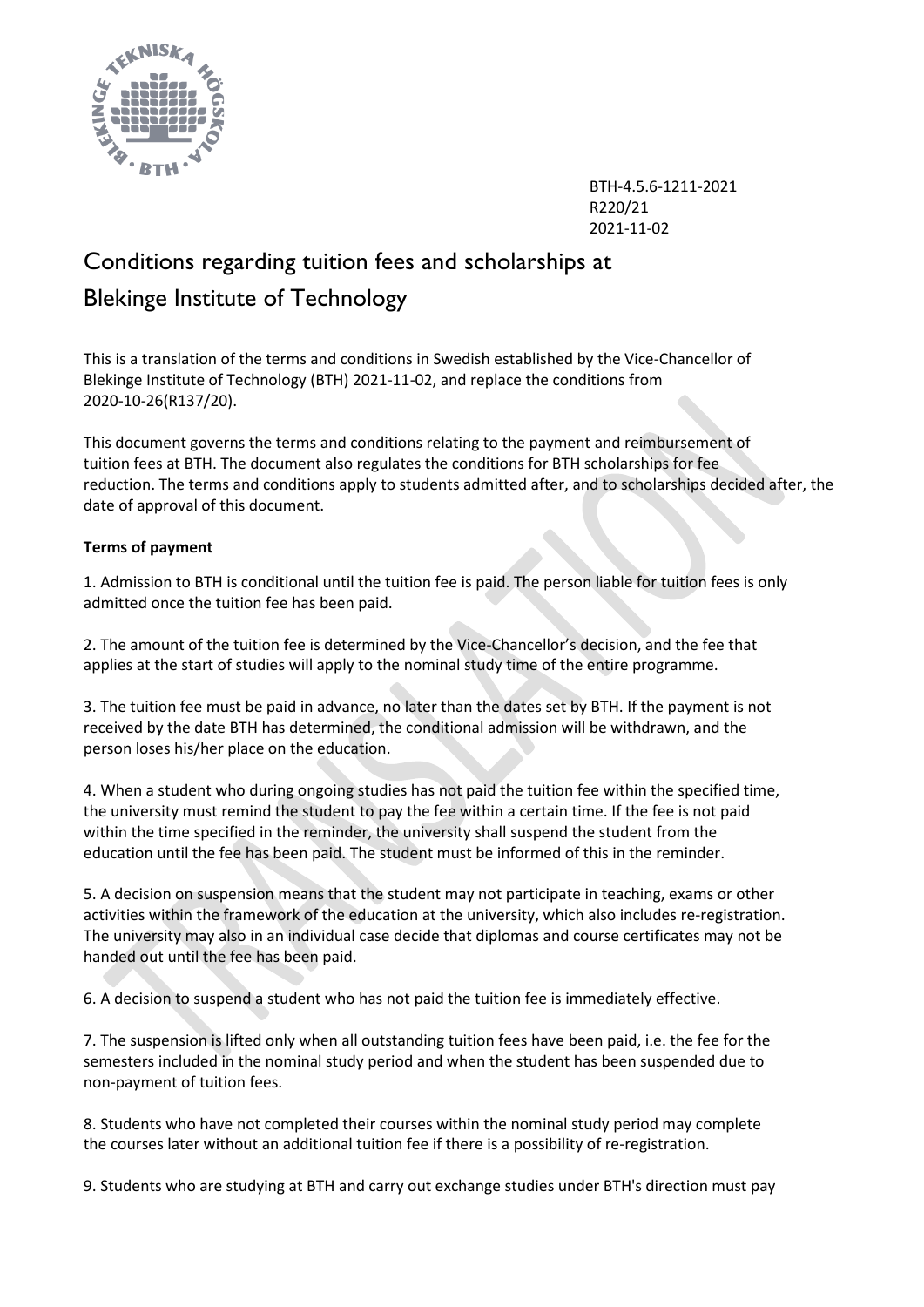the tuition fee to BTH also during the exchange study period.

10. When changing programme within BTH, the student must pay a tuition fee for any additional courses required for a degree from the new programme.

11. The tuition fee covers the costs of teaching and academic and administrative support activities.

12. If the student's status changes regarding the fee obligation, the student must notify the change to the university with documents proving the change. Changed status does not affect the tuition fee retroactively. A change in status also does not affect the tuition fee for the semester in which a decision to change status has been made.

### **Deferment and study break**

13. For an admitted fee obliged student to be able to apply for a deferment of study, the tuition fee must be paid. When the student begins the education upon re-enrolment after the end of the deferment period, the tuition fee shown in the student's acceptance letter applies.

14. An admitted fee obliged student who has applied for and been granted a study break must, at the end of the study break, pay the tuition fee shown in the student's acceptance letter.

15. Students who resume their studies after a granted study break, where the status of fee obligation has changed, must notify the university of this change before resuming their studies.

### **Terms of reimbursement**

16. Refunds of tuition fees already paid for upcoming courses may be made if special grounds apply. For example:

- a. an application for a residence permit is rejected by the Swedish Migration Agency regarding campusbased education.
- b. BTH decides to cancel the education to which the tuition fee applies.
- c. The student is conditionally admitted and is unqualified for admission at the start of the semester.

17. It is the responsibility of the student to apply for a refund and to submit documents to validate the reason refund should be granted.

18. In case of a refund the following applies:

- the refund is made to the same bank, account number/card number and payee from which the payment was received.
- Any bank charges will be deducted from the amount refunded.
- No interest is paid on the amounts refunded.
- All refunds are made in Swedish krona, SEK.

19. BTH notifies the Migration Agency when a tuition fee refund is made.

20. No refund of tuition fees paid is made at:

- Separation or suspension due to disciplinary action,
- Interruption of studies or study break, or
- Changed status, e.g., citizenship, after the start of the semester for which the fee applies
- Withdrawn admission due to fraudulent documentation
- Courses credited by BTH

21. If BTH suspects any fraud, like money laundry, a tuition fee refund cannot be made.